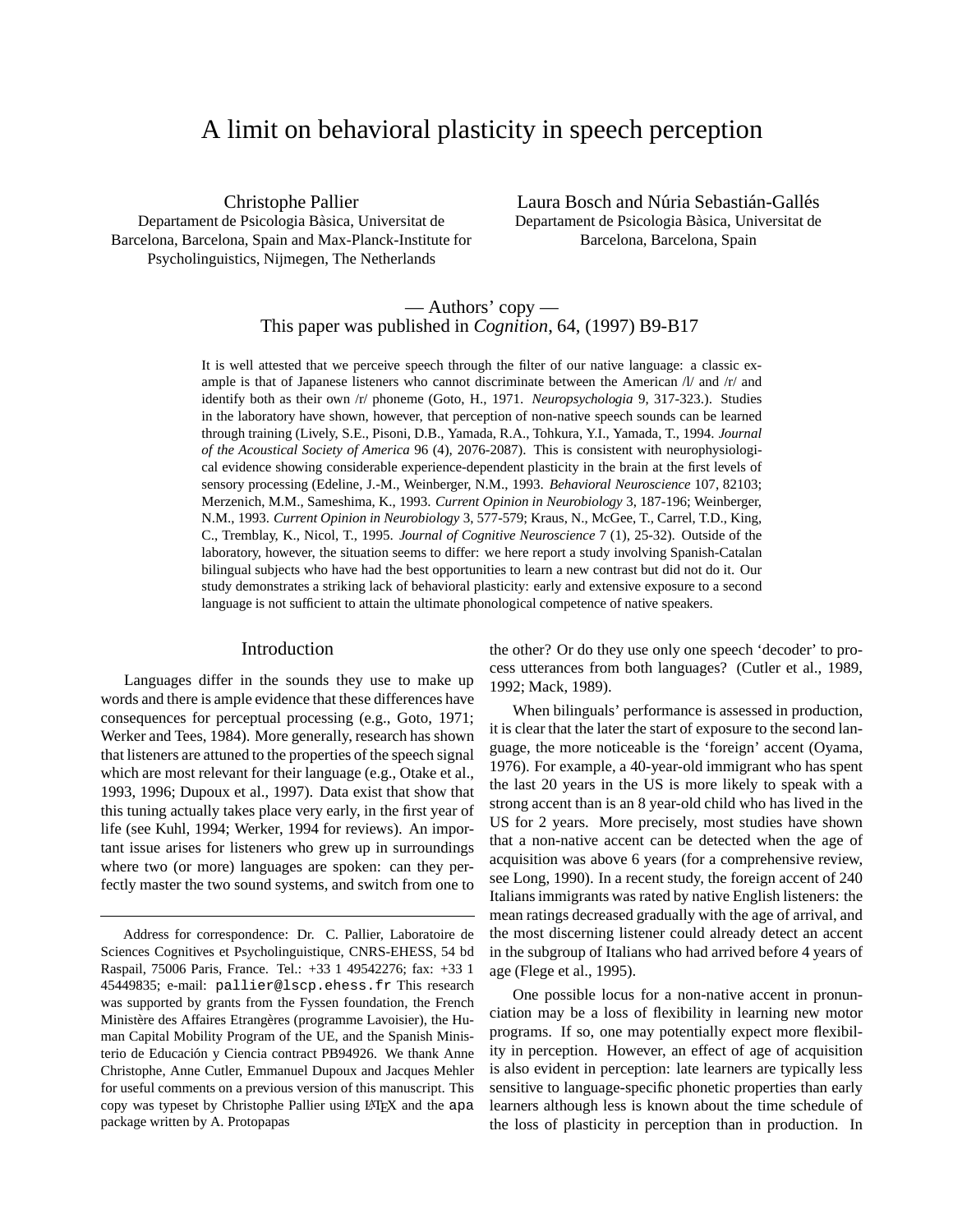particular, it remains debated whether production loses flexibility before perception (Goto, 1971; Yeni-Komshian et al., 1973; Sheldon and Strange, 1982). The most recent data are consistent with the hypothesis that non-natives resemble native speakers more closely in perceiving than in producing some sounds (Flege, 1993). Moreover, to our knowledge, no previous published study has assessed the perceptual abilities of subjects who acquired their second language before the age of 6 years.

In the present study we have examined bilinguals who have been raised in a highly bilingual society and who have started learning their second language before 6 years of age. This has permitted us to avoid a difficulty inherent with studies on second language acquisition that have used immigrant subjects and looked for a correlation between performance and the age of arrival in the new country: comparing immigrant and native speakers creates notorious problems if one tries to equate the two groups of subjects from such populations. Late learners, for example, may simply have had less time or motivation to study the new language; in particular, they certainly have spent less time in school. In contrast, the native and non-native speakers that we have compared in the present study were all educated through the same schooling system.

Our subjects were from Catalonia, a region in the northern part of Spain. All were highly proficient speakers of Spanish and Catalan; indeed, in Barcelona, both languages are widely used in everyday life. Until the mid-seventies Spanish was the only official language and Catalan was mostly spoken in private circles, but since then Catalan has been fostered by a strong linguistic policy: for example, two of the four public TV channels broadcast exclusively in Catalan; in kindergarten, the use of Catalan dominates and in public primary schools children first learn to write Catalan before learning Spanish. At the university, most lectures are given in Catalan. As a result most young people are very good bilinguals and, in most places, it is very common to hear people switch from one language to the other in the middle of conversation.

Catalan and Spanish are both Romance languages and have many similarities, but their pronunciations differ significantly. In particular, Catalan has two mid vowels with different heights, one high [e] and one low [ε], while Spanish has only one [e] phoneme (which is more open than the Catalan [e]). The [e]-[ε] contrast is used to distinguish between common words in Catalan, e.g., [te] (take) and [tε] (tea), [pera] (Peter) and [pεera] (pear). Our study focused on this  $[e]$ – $[\varepsilon]$  contrast and assessed its perception by forty bilinguals with different backgrounds: half of our subjects had Spanish-speaking parents, and the other half Catalanspeaking parents. Thus, the latter were exposed to Catalan since birth, whereas the former were exposed to Spanish first, with exposure to Catalan starting in kindergarten or in primary school (at the latest at 6 years of age). To take part in the experiment, the subjects, who were all students at the university of Barcelona, had to be born and have spent all their lives in Barcelona or its immediate vicinity (to avoid dialectal differences); moreover, only students who had been exposed to Catalan intensively since age 6 or earlier (range  $= 16$ ; mean age  $= 4.35$ ) were considered for inclusion in the experiment.

### Stimulus preparation

We synthesized a series of seven vowel stimuli  $(s_1-s_7)$ along a continuum from [e] to [ε] using Klatt's synthesizer (Klatt, 1980); they differed only in the frequency of the first formant that increased from 404 Hz  $(s_1)$  to 584 Hz  $(s_7)$  in steps of 30 Hz. For all stimuli, F2 was set to 2084 Hz, the duration to 200 ms, and a slowly declining pitch was imposed. These stimuli were employed in three tests administered to each subject: a classification task, an AX discrimination task and a typicality judgment task.

## Experiment 1: classification along the  $/e$ / $-e$ / continuum

In the classification task, the forty subjects were presented with a list in which each stimulus  $(s_1-s_7)$  appeared nine times, in a randomized order; the task was to decide, after each stimulus, whether it sounded more like the first vowel in the Catalan word 'Pere' (Peter, pronounced [pera]), or like the first vowel in the Catalan word 'pera' (pear, pronounced [pεra]); the two words, which are common in Catalan, were presented in written format in the instructions. Stimulus presentation and response recording was under the control of a computer. Fig.1 displays the percentage of 'pera' ([pera]) responses for Spanish-born and Catalan-born subjects. In a  $2 \times 7$  ANOVA performed on these scores, the factors 'Language' and 'Stimulus' interacted significantly  $(F(6, 228) = 9.3; p < 0.001)$ . T-tests comparing the two 'Language' groups for each stimulus revealed significant differences on all but one (s4).



*Figure 1*. Categorization of the /e//ε/ continuum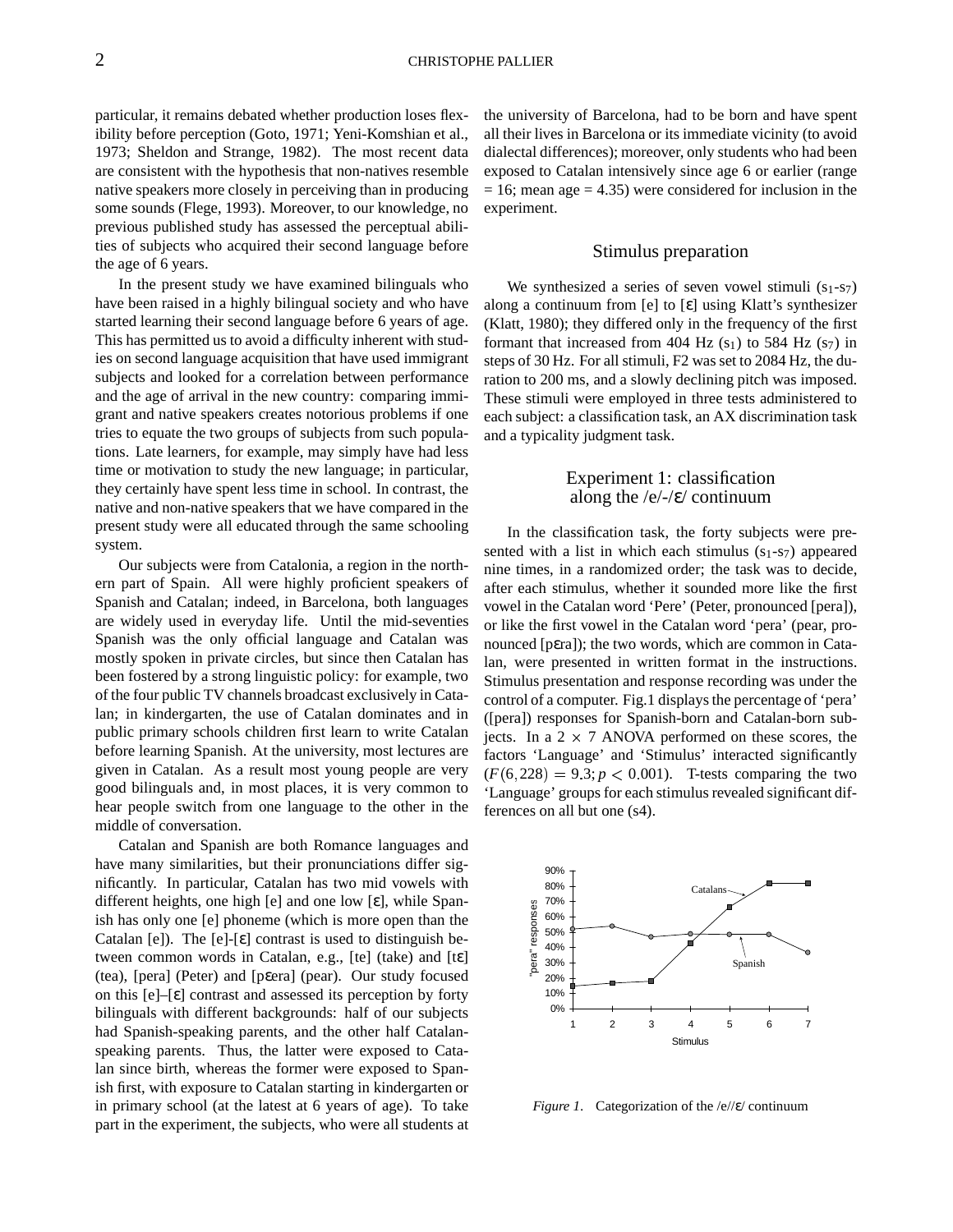Catalan-born subjects were readily able to map the stimuli onto the two words 'Pere' and 'pera', while the group of Spanish-born subjects produced an essentially flat response curve. Inspection of individual data revealed that there was great variability in the Spanish group: some subjects performed in a random fashion, others performed like most of the Catalan subjects and others systematically inverted the labels<sup>1</sup>. One may interpret the data by suggesting that Spanish-born subjects simply are uncertain about the first vowels in the words 'Pere' and 'pera' (though these are quite common words). Their perception of vowel sounds would then not necessarily differ from the native Catalans. If such is the case, we would expect the two groups to behave similarly in the discrimination task to be used in the next experiment.

## Experiment 2: AX discrimination experiment

In the discrimination task, subjects were presented with pairs of stimuli drawn from the  $s_1$ - $s_7$  continuum. The randomized list contained seven 'same' pairs, repeated four times each, and five 'different' pairs, repeated eight times each. After each pair, subjects had to indicate by pressing a button whether the stimuli sounded physically identical or different. Fig.2 displays the rates of 'different' responses for the pairs that were actually different. A 2  $\times$ 5 ANOVA revealed a significant interaction between Language and Pair  $(F(4, 152) = 4.9; p < 0.001)$ , and planned comparisons of the two groups restricted to each pair revealed that Catalan and Spanish groups differed significantly on the 's<sub>3</sub>-s<sub>5</sub>' pair  $(F(1, 38) = 5; p < 0.05)$  and on the 's<sub>5</sub>-s<sub>7</sub>' pair  $(F(1, 38) = 7.7; p < 0.01)$ . Only the Catalan-born subjects show a peak in their discrimination performance for the  $s_3$ – $s_5$  pair; this effect suggests that they partition the continuum into two phonemic categories separated by a boundary falling between  $s_3$  and  $s_5$ . Indeed, heightened sensitivity at a phoneme boundary is the hallmark of phonemic categorization (Repp,  $1984$ )<sup>2</sup>. Moreover, the Catalan group's performance drops on the last pair. One potential explanation is that these stimuli are in the neighborhood of the Catalan /e/ phoneme prototype, as it is known that vowel discrimination



*Figure 2*. Discrimination of vowel pairs along the /e/-/ε/ continuum

is typically more difficult in the vicinity of a prototype (Kuhl, 1994). This remains a tentative explanation because one may wonder why the same effect is not observed at the other end of the continuum, around the /e/ prototype. This experiment reveals that the perception of the vowel continuum differs between the Catalan and the Spanish groups: it suggests that only those speakers who have been exposed to Catalan since birth possess two phonemic categories along the continuum. In the last experiment, we tried to gather more information about the internal representation of the vowel categories for the two populations.

## Experiment 3: typicality judgments

Not all tokens of a phoneme sound like equally good exemplars to native speakers. It is possible to obtain more information about subjects' representation of a phoneme category just by asking them to rate the typicality of each token (Miller, 1994). In this task, subjects were asked to rate the 'category-goodness' of each of the seven stimuli, relative to a Spanish [e], a Catalan [e] or a Catalan [ε]. For each trial, one of three words exemplifying a Spanish /e/ (mesa, 'table' in Spanish), a Catalan /e/ (Pere, 'Peter' in Catalan) or a Catalan /ε/ (pera, 'pear' in Catalan) was presented on the computer's screen for 1 s; subjects were asked to form a 'mental image' of the first vowel in the word. Then, after the written word had been cleared, one of the seven vowel stimuli was played; subjects then had to give a score assessing the fit of the stimulus with the 'imagined' vowel (from 0  $=$  'very bad' to  $5 =$  'very good'). The results are displayed on Fig.3. Data were analyzed, separately for each word, in 2 7 ANOVAs with the factors Language and Stimulus. The interaction between Language and Stimulus was significant for the Spanish [e] (mesa,  $F(6, 228) = 4.9; p < 0.001$ ), and the Catalan [e] (Pere,  $F(6,628) = 4.9; p < 0.001$ ) but not for the Catalan [e] (pera,  $F(6,228) = 1.2$ ;  $p = 0.3$ ). Catalanborn subjects produced the 'expected' responses for the two

<sup>&</sup>lt;sup>1</sup>Individual data are available on the Internet from the homepage of the first author, Christophe Pallier (currently at http://www.ehess.fr/centres/lscp/persons/ pallier/articles.htm).

 $2$ It is commonly held that consonant continua but not vowel continua are perceived categorically. Yet, according to (Repp, 1984p. 260): "In the earliest discrimination study, (Fry et al., 1962) found no discrimination peak at category boundary, but this was probably due to a ceiling effect, coupled with the use of imperfectly controlled stimuli. Most later studies (e.g., Fujisaki and Kawashima, 1969; Fujisaki and Kawashima, 1970; Pisoni, 1971; Stevens et al., 1969) have found clear peaks on vowel continua, so there is good reason to believe that there is a phonetic component in vowel discrimination".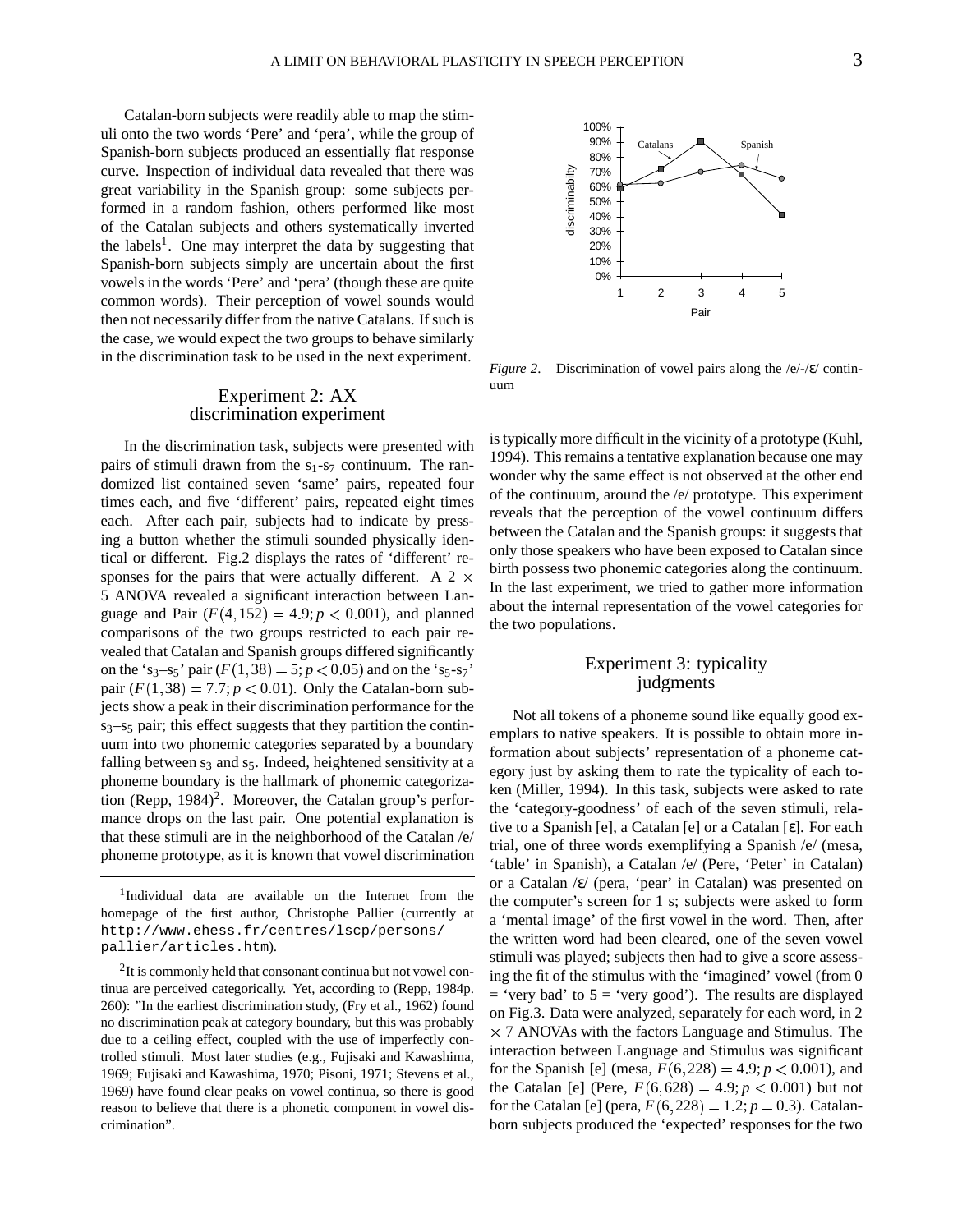

*Figure 3*. Typicality judgments

Catalan vowels: they preferred the stimuli in lowest  $F1$  range for [pera] and the larger F1 range for [pεra]. Their behavior on [mesa] is interesting: their response curve is shifted towards the low F1 relative to the one of the Spanish group, and overlaps very much the [pera] curve. This suggests that native Catalan speakers conflate the Spanish and the Catalan [e] into one category. The behavior of the Spanish-born subjects is also interesting: they do not exhibit the same behavior on the three vowels. Their responses are flat for [pera], and show a trend toward the large F1 for [pεra]. These data show that Spanish-born subjects are not totally 'unaware' of the existence of different vowels in Catalan. However, they are a long way from performing like the group with Catalan as a first language.

### Conclusion

Our results clearly document that Spanish-Catalan bilinguals who have learned Catalan from a very early age do not master the contrast between the Catalan [e] and [ε] phonemes. This extends previous studies of second language acquisition which have shown a loss of plasticity with age: the later a language is learnt, the less proficient people are (Oyama, 1976; Flege et al., 1995): it now seems that even early exposure (during the most sensitive period) is not sufficient. After exposure to Spanish leads to the formation of one [e] category, it appears to be difficult for the brain to learn two new phonetic categories which overlap with this one (see also Best et al., 1988). Similarly, Catalan-born subjects who have first learned the two categories of their language apparently did not learn a third category when exposed to Spanish.

A caveat may be in order here: our results concern groups of subjects. It is not the case that two categories of subjects could be neatly distinguished a posteriori in the data. In other words, there was an overlap between the performances of the Spanish-born and the Catalan-born subjects. In part this is inevitable because of the noise in the responses we obtained, but this may also reflect a Catalan-like performance of some of the subjects in the Spanish group. Our data does not license the conclusion that none of the Spanish subjects learned the Catalan vowels. Spanish people living in Barcelona display a continuum of performance in Catalan and the best of them are not distinguished from natives with our methods. Nevertheless, it remains remarkable that many people exposed very early to a second language do not perform like native speakers.

It is clearly not the case that the bilinguals we tested possessed two independent phonetic spaces between which they might have easily switched. Moreover, our data provide strong evidence that the sound system they learned is very biased by the statistics of the first language they acquired. It would be interesting to investigate individuals who have been adopted very early (around 36 years of age) in a new country and who apparently have 'forgotten' their native language: has the second language acquired totally erased the traces of the first? This is a question for future research.

### References

- Best, C.T., McRoberts, G.W., Sithole, N.M., 1988. Examination of perceptual reorganization for nonnative speech contrasts: Zulu click discrimination by English-speaking adults and infants. *Journal of Experimental Psychology: Human Perception and Performance* 14(3), 345-360.
- Cutler, A., Mehler, J., Norris, D., Segui, J., 1989. Limits on bilingualism. *Nature* 340, 229-230.
- Cutler, A., Mehler, J., Norris, D.G., Segui, J., 1992. The monolingual nature of speech segmentation by bilinguals. *Cognitive Psychology* 24, 381-410.
- Dupoux, E., Pallier, C., Sebastian, N., Mehler, J., 1997. A distressing 'deafness' in French?. *Journal of Memory and Language* 36, 406-421.
- Edeline, J.-M., Weinberger, N.M., 1993. Receptive field plasticity in the auditory cortex during frequency discrimination training: selective retuning independent of task difficulty. *Behavioral Neuroscience* 107, 82-103.
- Flege, J.E., 1993. Production and perception of a novel second-language phonetic contrast. *Journal of the Acoustical Society of America* 93 (3), 1589-1608.